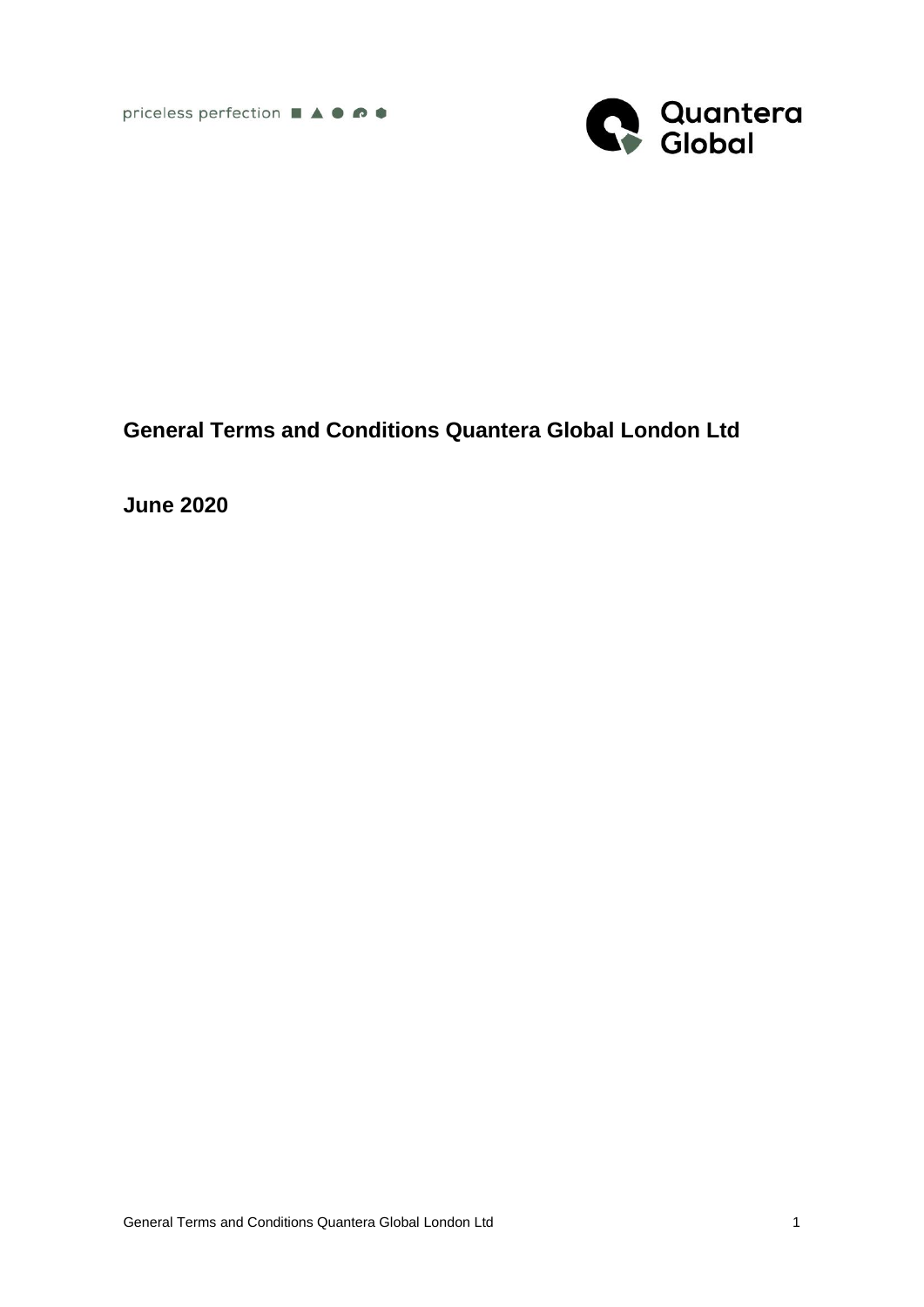#### **BASOS**

## Article 1 – General

- 1.1 The terms used in these General Terms and Conditions have the following meaning:
	- Client: the opposite party of QUANTERA with regard to a contract within the meaning of article 2;
	- QUANTERA: Quantera Global London Ltd, a private limited company incorporated under the laws of England and Wales with company number 12049556, having its registered address at The Old Studio, High Street, West Wycombe, Buckinghamshire, England, HP14 3AB, and trading address at 20 St. Dunstan's Hill, EC3R 8HL, London, England;
	- Professional: A person that provides professional tax/transfer pricing advisory services and is duly educated to do so;
	- Personal Data: any information relating to an identified or identifiable natural person.
- 1.2 All engagements shall be accepted and performed exclusively by or under the supervision of a QUANTERA Professional.
- 1.3 The clauses in these General Terms and Conditions have also been stipulated on behalf of all persons employed by or working for QUANTERA.
- 1.4 QUANTERA shall operate as sole contracting party of the Client.
- 1.5 Any person who is a direct or indirect shareholder of QUANTERA and who performs professional services for QUANTERA may be referred to by or on behalf of QUANTERA as "partner", "senior partner" or "global partner", this in accordance with general professional custom. The person referred to as such acts exclusively for the account and risk of QUANTERA in performing his or her professional services.
- 1.6 If statements or actions with regard to the engagement, or these General Terms and Conditions, are required to be in writing, electronic statements will be included therein.

### Article 2 – Applicability

- 2.1 These General Terms and Conditions shall apply to (1) all contracts of engagement under between Client and QUANTERA under which QUANTERA is obliged to perform activities; (2) all contracts arising therefrom and/or thereto between Client and QUANTERA or their respective legal successors; and (3) all offers and/or proposals made by QUANTERA.
- 2.2 Clauses that depart from these General Terms and Conditions shall apply only if and to the extent that these have been expressly confirmed in writing by QUANTERA to Client. The Client's General Terms and Conditions will not apply to the offers and contracts with QUANTERA and are expressly rejected.
- 2.3 If any clause in these General Terms and Conditions or in a contract is, or is declared, null, void or invalid, the relevant provision or part-provision shall be deemed deleted and such deletion of a provision or part-provision under this clause shall not affect the validity and enforceability of the rest of the contract. Client and QUANTERA shall also negotiate in good faith to amend and replace the invalid clause forthwith which reflects the intended commercial objective of the original clause as closely as possible.
- 2.4 These General Terms and Conditions will also apply and may also be invoked by persons and legal entities (third parties) associated with QUANTERA, whether directly or indirectly, and by anyone engaged by QUANTERA in the context of the performance of the contract.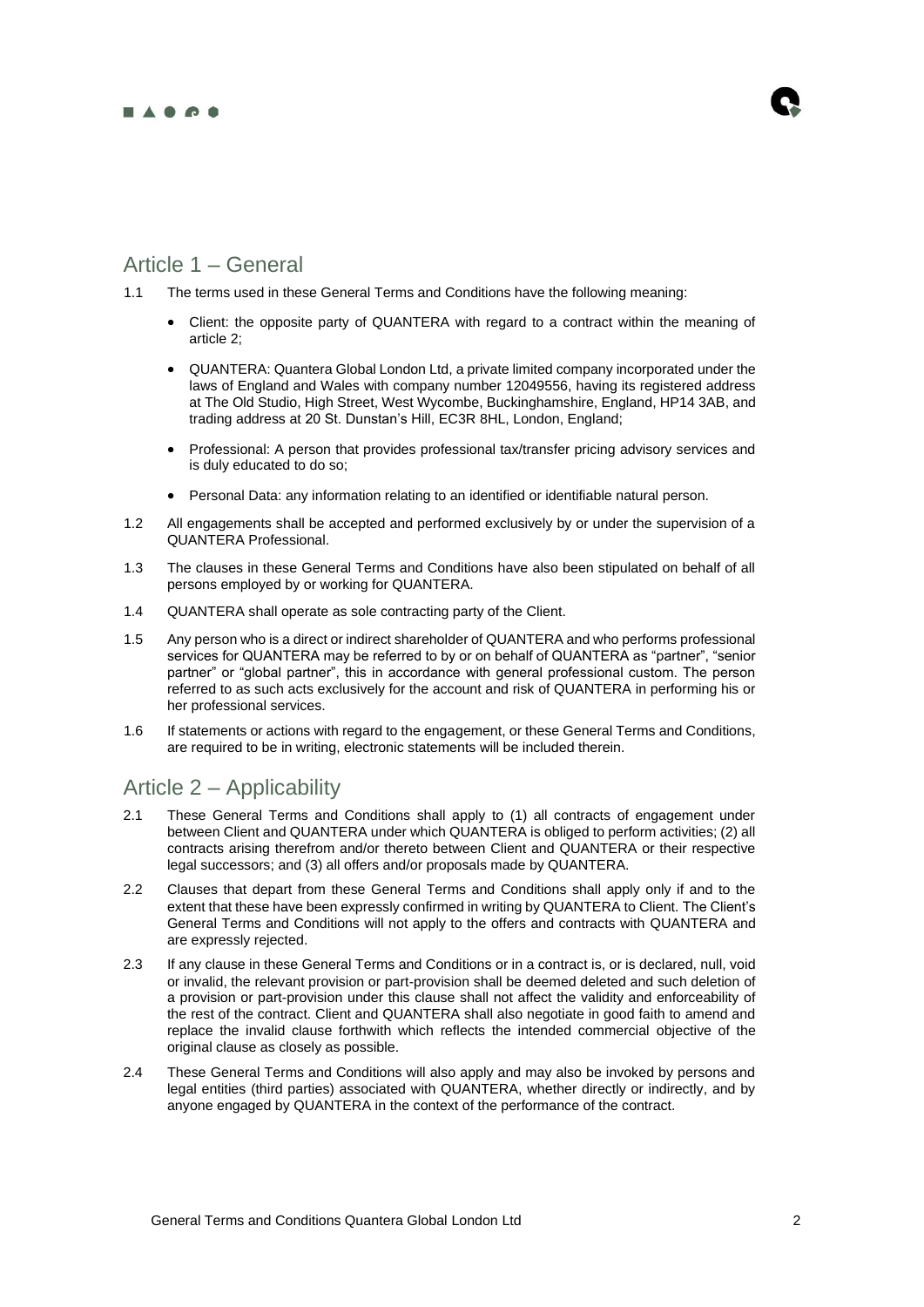

## Article 3 – Data and information

- 3.1 QUANTERA shall only be obliged to perform or continue to perform the engagement if Client has supplied and QUANTERA has received all requested data and information in the indicated form and manner and paid fees and expenses on time upon invoicing. Any additional costs incurred due to the failure of Client to supply the requested data or information or to supply the same promptly and properly shall be borne by Client.
- 3.2 Client shall inform QUANTERA forthwith of any facts and circumstances which may be of importance with regard to the performance of the engagement.
- 3.3 Client warrants the accuracy, completeness and reliability of the data and information supplied by the Client or on its behalf to QUANTERA.
- 3.4 Client shall be responsible for compliance with the applicable laws and regulations in the field of Personal Data protection, also in respect of the submission or provision to QUANTERA of Personal Data pertaining to personnel, clients or third parties, even if such data have originated from third parties or have been provided by third parties on Client's instructions. QUANTERA cannot be held liable for any non-performance or incorrect performance by Client.
- 3.5 Client gives QUANTERA permission to process Personal Data supplied by Client in order to discharge the services agreed in the engagement and/or other related purposes. QUANTERA will only process Personal Data in accordance with applicable laws and regulations.
- 3.6 QUANTERA will take appropriate technical and organisational measures to ensure a level of security appropriate to the risk and that personnel authorised to process Personal Data will treat the data confidential.
- 3.7 In the event of a Personal Data breach, QUANTERA will notify Client as soon as possible. QUANTERA will support Client with its obligations in the event of such Personal Data breach. QUANTERA supports Client to respond to requests from natural persons.
- 3.8 QUANTERA will, at the choice of Client, delete or return all Personal Data to the Client after the services are delivered unless applicable laws and regulations requires storage of the Personal Data.
- 3.9 Client agrees to provide information that QUANTERA will request as required to comply with the International Tax Enforcement (Disclosable Arrangements) Regulations 2020. QUANTERA will assume that the information provided is factually correct.
- 3.10 Any additional costs, including fees and expenses incurred in accordance with QUANTERA's usual rates, methods of calculation and working processes, incurred due to the failure of Client to supply the requested data or information note in Clause 3.9 or to supply the same promptly and properly shall be borne by Client.
- 3.11 Client shall inform QUANTERA if any intermediary involved in the arrangement related to the QUANTERA services that is deemed to be reportable cross-border arrangement as defined in Council Directive 2018/822 is planning to file the report or has filed a report on the reportable cross-border arrangement in any relevant jurisdiction. If the intermediary has filled the report, Client must inform QUANTERA of the arrangement reference number within 30 days upon the arrangement reference number was notified to the intermediary.
- 3.12 Client shall indemnify QUANTERA from and against any and all actions, claims, attorney's fees, costs, or other obligations or liabilities of any nature whatsoever, arising out of (or in connection with) provision of incomplete, improper, misleading information by Client in respect to Clauses 3.9 and 3.11.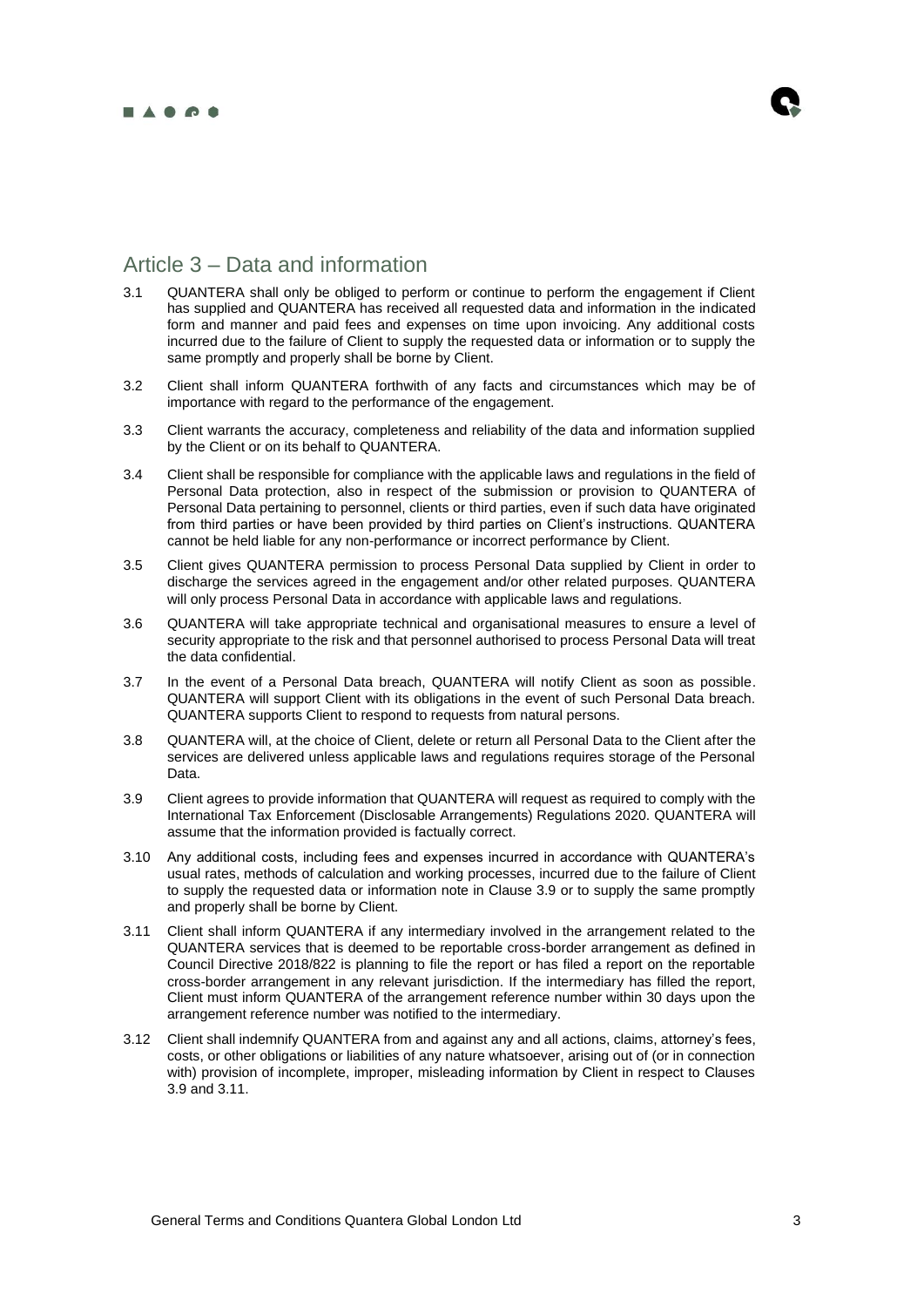

## Article 4 – Email and internet use

- 4.1 Client and QUANTERA may communicate with each other by means of electronic mail (email). However, certain risks are associated with the use of internet and email, such as, but not confined to, distortion, delay, interception, manipulation and viruses. QUANTERA shall not be liable for any damage that may ensue from the use of internet and/or email.
- 4.2 In the event of any doubt regarding the content and/or transmission of electronic mail, the data extracts from QUANTERA's computer systems will be decisive.

#### Article 5 – Performance of the engagement

- 5.1 QUANTERA shall determine how and by which person(s) the engagement shall be performed, taking into account any wishes expressed by Client as much as possible.
- 5.2 QUANTERA shall carry out the work to the best of its ability and with due professional care. QUANTERA does not, however, guarantee the achievement of any intended results.
- 5.3 Dates by which work must be completed shall be regarded as guidelines, unless QUANTERA agrees otherwise in writing. Client shall not be entitled to cancel the contract if and when an agreed deadline is exceeded, unless (1) QUANTERA also fails to perform its contractual obligations within a reasonable period after being notified by Client within 30 days after the original date of completion; (2) it is evident that the performance of the contract will be permanently impossible. If a deadline is agreed, the deadline can be extended unilaterally by QUANTERA if QUANTERA has not received all requested data and information in the indicated form and manner or Client has not paid fees and expenses on time upon invoicing.
- 5.4 QUANTERA is under no circumstances obliged to follow instructions that have an impact on the contents and/or scope of the agreed engagement. The Client will owe an (additional) payment to be recorded by QUANTERA on the basis of its rates for the following of instructions that have an impact on the content and/or scope of the agreed engagement for QUANTERA.
- 5.5 QUANTERA will not be obliged to execute work that falls outside the contents and/or the scope of the agreed work and can require that a separate contract comes into effect for this purpose.

### Article 6 – Intellectual property rights

- 6.1 QUANTERA shall be entitled to any and all intellectual property rights developed or used by QUANTERA during the performance of the engagement, including advice, opinions, working methods, contracts, systems, system designs, transfer pricing tools, economic analyses and computer programs, unless third parties are explicitly entitled to such intellectual property rights. This provision does not affect the right of Client to use, rely on and implement within the Client's organisation the advice, etc. rendered by QUANTERA.
- 6.2 Without prejudice to the provisions in article 7.4, and without the express written permission of QUANTERA, Client shall not reproduce, disclose or exploit such intellectual property or a recording thereof on any data carrier, either alone or in conjunction with or through third parties.
- 6.3 The Client will indemnify QUANTERA against claims by third parties that are based on the argument that QUANTERA, by using the data and information provided and/or prescribed by the Client, infringes the intellectual property rights of third parties, and to fulfil all the obligations ensuing from these claims for QUANTERA as its own obligations and to compensate QUANTERA for all damage ensuing from these claims.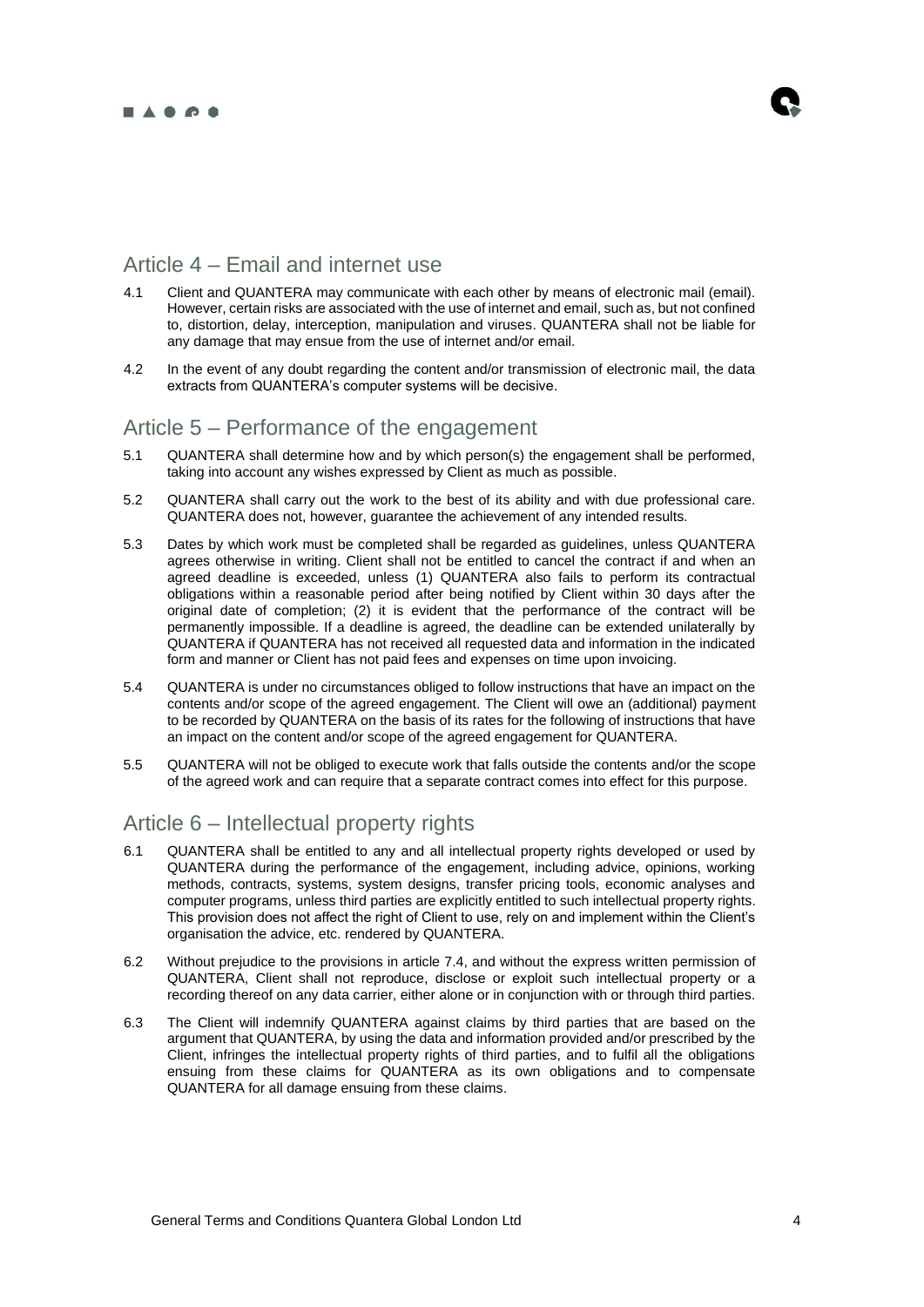

## Article 7 – Confidentiality

- 7.1 QUANTERA shall not disclose data and information supplied by or on behalf of Client to third parties who are not involved in the performance of the engagement. This obligation shall not apply insofar as QUANTERA has a legal or professional obligation to disclose such information or if Client has released QUANTERA – partly or wholly – from its duty of confidentiality.
- 7.2 For the avoidance of doubt, the confidentiality obligation stated in Clause 7.1 shall not apply to a report QUANTERA may file to Her Majesty's Revenue and Customs in compliance to the International Tax Enforcement (Disclosable Arrangements) Regulations 2020.
- 7.3 In the event that QUANTERA is acting on behalf of itself in disciplinary, civil or criminal proceedings, it shall be entitled to use the data and information supplied by or on behalf of Client as well as other data and information which have come to QUANTERA's notice in the course of the engagement, provided such use would, in its reasonable judgement, be of importance.
- 7.4 Without explicit prior written permission of QUANTERA, Client shall not disclose or make available to third parties in any other way advice, opinions or other statements made by QUANTERA, whether or not in writing, unless (1) such action arises directly from the contract or is effected to obtain an expert opinion on the work performed by QUANTERA, (2) Client has a legal or professional obligation to disclose the information concerned or is acting on behalf of itself in disciplinary, civil or criminal proceedings.

### Article 8 – Fee and expenses

- 8.1 Client shall pay to QUANTERA a fee and reimburse expenses incurred in accordance with QUANTERA's usual rates, methods of calculation and working processes. Expenses comprise out-of-pocket expenses, including an office administration costs charge of 5% of the fees for the services provided. Fees and expenses are invoiced on a monthly basis.
- 8.2 Client shall pay to QUANTERA an upfront fee before QUANTERA starts to provide its services. The upfront fee amounts to 25% of the (estimated) fees for the services to be provided.
- 8.3 If Client terminates an engagement or asks QUANTERA to temporarily cease the performance of an engagement, Client is obliged to pay QUANTERA fees and expenses incurred until the moment of notification of such termination or of such request to temporarily cease the performance of an engagement.
- 8.4 Any estimates of fees given by QUANTERA to Client are given only as a guide and should not be regarded as a quotation unless it is agreed in writing.

### Article 9 – Payment

- 9.1 Payment shall be made in Pound sterling, unless the invoice stipulates another currency, by deposit in or transfer to the bank account stated in the invoice, without any deduction, discount or set-off, within fourteen (14) days of the invoicing date, failing which Client shall be in immediate default.
- 9.2 If Client fails to pay within the above-mentioned terms specified, QUANTERA shall be entitled, after having reminded Client at least once, without further notice of default or prejudice to the other rights of QUANTERA, to charge Client statutory commercial interest from the due date until the date of payment in full and to suspend the performance of its obligations until the invoice or invoices are paid.
- 9.3 All extra judicial costs incurred by QUANTERA in connection with the collection of any amounts owed by Client, shall be borne by Client.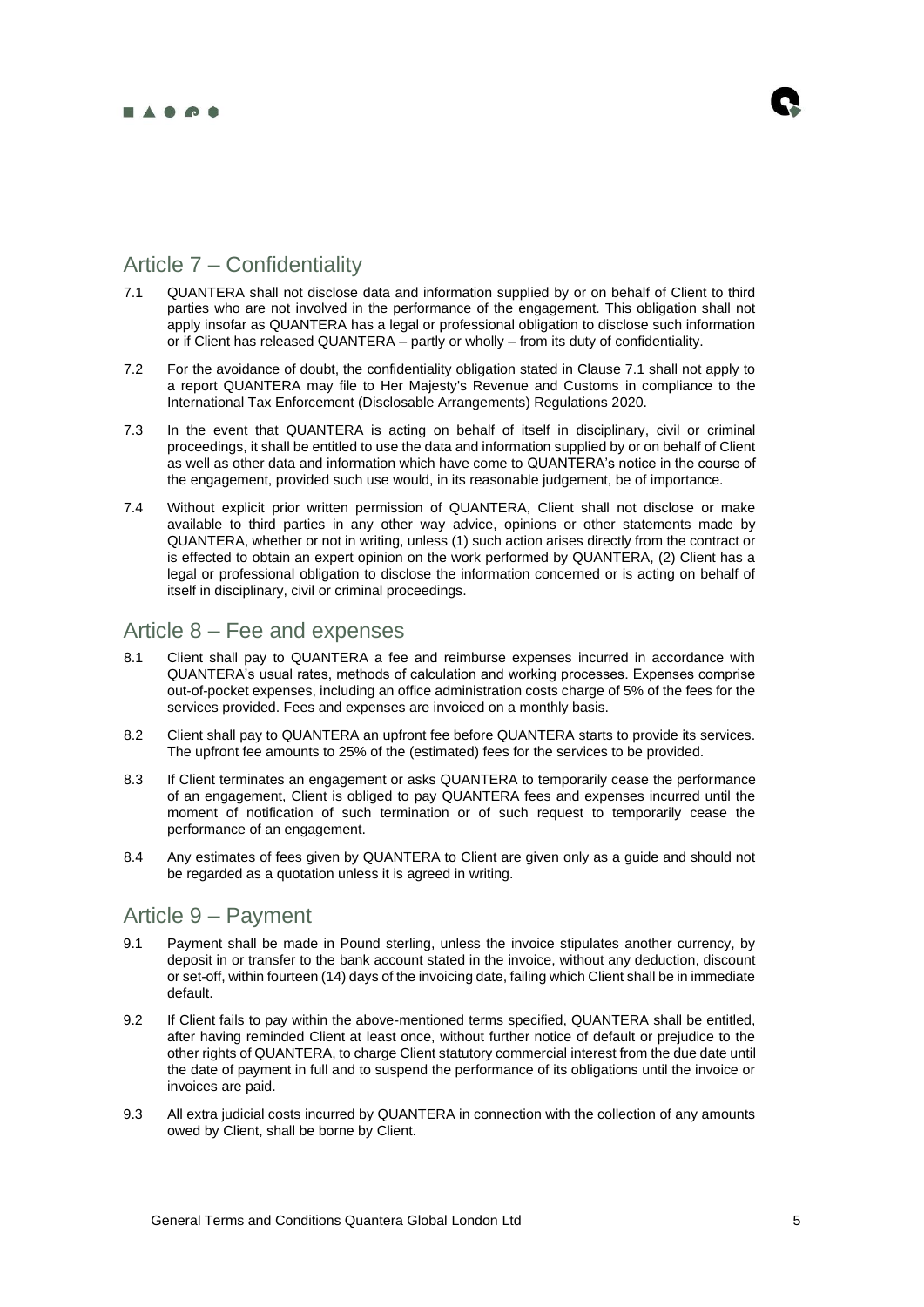

- 
- 9.4 All costs incurred by QUANTERA in connection with legal proceedings against Client shall be borne by Client, including any and all costs exceeding the legal costs awarded, unless QUANTERA is ordered to pay the legal costs as losing party.
- 9.5 QUANTERA reserves the right to request Client to effect full or partial payment in advance and/or to provide security – even during the performance of an engagement – if the financial position or the payment behaviour of Client in the opinion of QUANTERA so warrants. If Client fails to comply with this request, QUANTERA shall be entitled to suspend the performance of its obligations.

### Article 10 – Complaints

- 10.1 QUANTERA must be informed in writing, by contacting either the engagement leader or Arnas Laurynas, Managing Director, of any complaints concerning work performed or fees charged within thirty (30) days of the date of dispatch of the documents or information on which such complaints are based or, in case Client shall prove that it could not reasonably have discovered the defect earlier, within thirty (30) days after discovery thereof, failing which Client shall forfeit any and all claims relating thereto.
- 10.2 A complaint shall not entitle Client to suspend its payment obligations, unless QUANTERA has informed Client that it considers the complaint to be justified.
- 10.3 In the event of a justified complaint, QUANTERA shall have the right, at its own discretion, to either adjust the fees charged, rectify the defect free of charge, redo the engagement concerned, or cancel the performance of the engagement partly or in full against a proportional refund of the fee already paid by Client.

### Article 11 – Termination

- 11.1 The Client exclusively has the right to cancel or terminate the contract if this has been agreed in writing, or if the Client derives this right from mandatory applicable legislation. If the Client terminates the contract (in a legally valid manner) the Client will be obliged to simultaneously terminate the exercising of the rights granted on the basis of the contract and to compensate QUANTERA for the costs incurred by QUANTERA related to the performance of the contract.
- 11.2 QUANTERA has the right to unilaterally terminate the contract, wholly or in part, with immediate effect, and/or to suspend the fulfilment of the obligations ensuing from the contract, wholly or in part, with immediate effect, if one or more of the following incidents take place or takes place:
	- a. an attributable failure on the part of the Client to fulfil one or more obligations ensuing from the contract;
	- b. after the conclusion of the contract QUANTERA acquires knowledge of circumstances that give good grounds to fear that the Client will not fulfil its obligations. In the event that there are good grounds to fear that the Client will only partially or will not properly comply with the contract, the termination or suspension will be permitted only insofar as the Client still does not comply with the contract or still does not provide security for fulfilment of the obligations within 7 (seven) calendar days after notice of default;
	- c. after the conclusion of the contract the Client has been requested to provide security for the fulfilment of its obligations under the contract and this security is not forthcoming or is insufficient. As soon as security has been provided, the entitlement to terminate or suspend lapses, unless payment is unreasonably delayed due to this;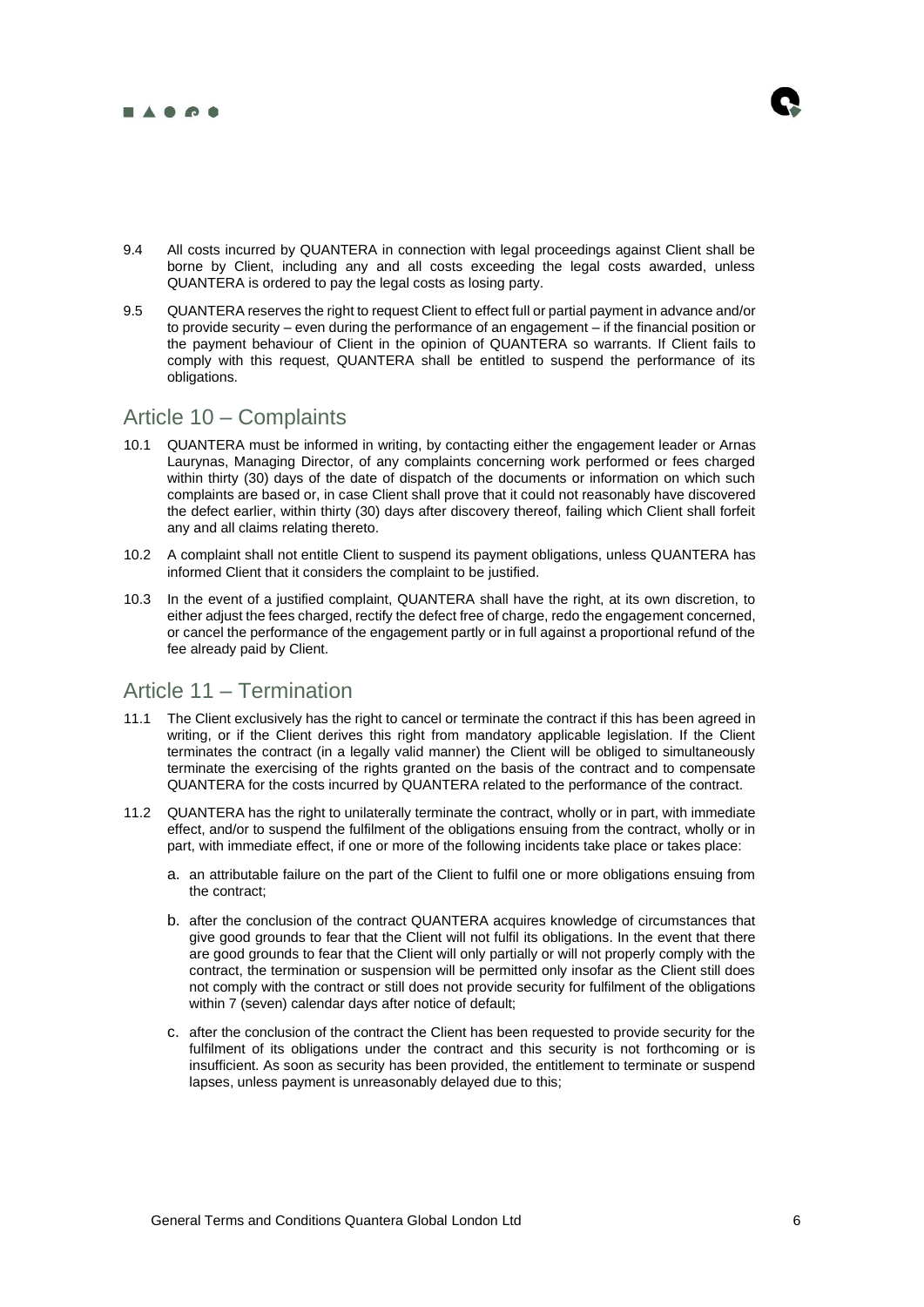

- d. submitting an application for suspension of payment regarding the Client, or for a liquidation order regarding the Client, or as the case may be attachment in execution levied by QUANTERA against the Client;
- e. legal incapacity or complete lack of power of disposition of the Client;
- f. transfer of the majority of the Client's shares to one or more other parties, also including therein majority shareholders in the share capital;

the Client will be obliged to immediately inform QUANTERA of the occurrence of (one of) the incidents referred to in this article.

- 11.3 In the event of the incident (d) in article 11.2 any claim of QUANTERA against the Client and/or all that the Client is due to QUANTERA will be immediately due and payable.
- 11.4 QUANTERA will never be liable towards the Client for any compensation ensuing from the (partial) termination of the contract and the suspension of the obligations ensuing from the contract on the basis of the incidents referred to above in article 11.2. QUANTERA retains the right to claim (additional) compensation if the contract is terminated on the basis of the provisions of article 11.2.
- 11.5 If the contract is (partially) terminated by the Client or by QUANTERA the services already provided by QUANTERA and received by the Client for the performance of the contract, as well as the Client's payment obligations related thereto, will not fall under the obligation to undo. The services that before or at the time of the (partial) termination of the contract were already provided by QUANTERA will become immediately due and payable after the (partial) termination.
- 11.6 Documents, information and other papers, electronics or otherwise, relating to Client its matters, including legal documents belonging to Client will be returned to Client or, if required by law, will be stored by QUANTERA for the maximum period of seven (7) years or any other retention period according to the applicable laws and regulations, after which QUANTERA may destroy the documents and information without further notice to Client.
- 11.7 Any part of these General Terms and Conditions which by its nature and/or its purpose is to continue in force after expiry or termination of the engagement shall survive, such as (for example) confidentiality and limitation of liability.

### Article 12 – Liability

- 12.1. QUANTERA shall be liable to Client for any defect in the performance of the engagement, insofar as such defect implies a failure to exercise the due care and expertise which may be expected with regard to the performance of the engagement. However, QUANTERA shall in no event be liable for:
	- any damage suffered by Client or third parties resulting from inaccurate or incomplete data or information supplied by Client to QUANTERA or from other acts or omissions by or on behalf of Client;
	- any damage suffered by Client or third parties as a result of acts or omissions of auxiliary persons and/or professionals engaged by QUANTERA (not including QUANTERA's own employees), even in case such persons and/or professionals are employed by any organisation affiliated with QUANTERA;
	- any indirect, special or consequential damage suffered by Client or third parties;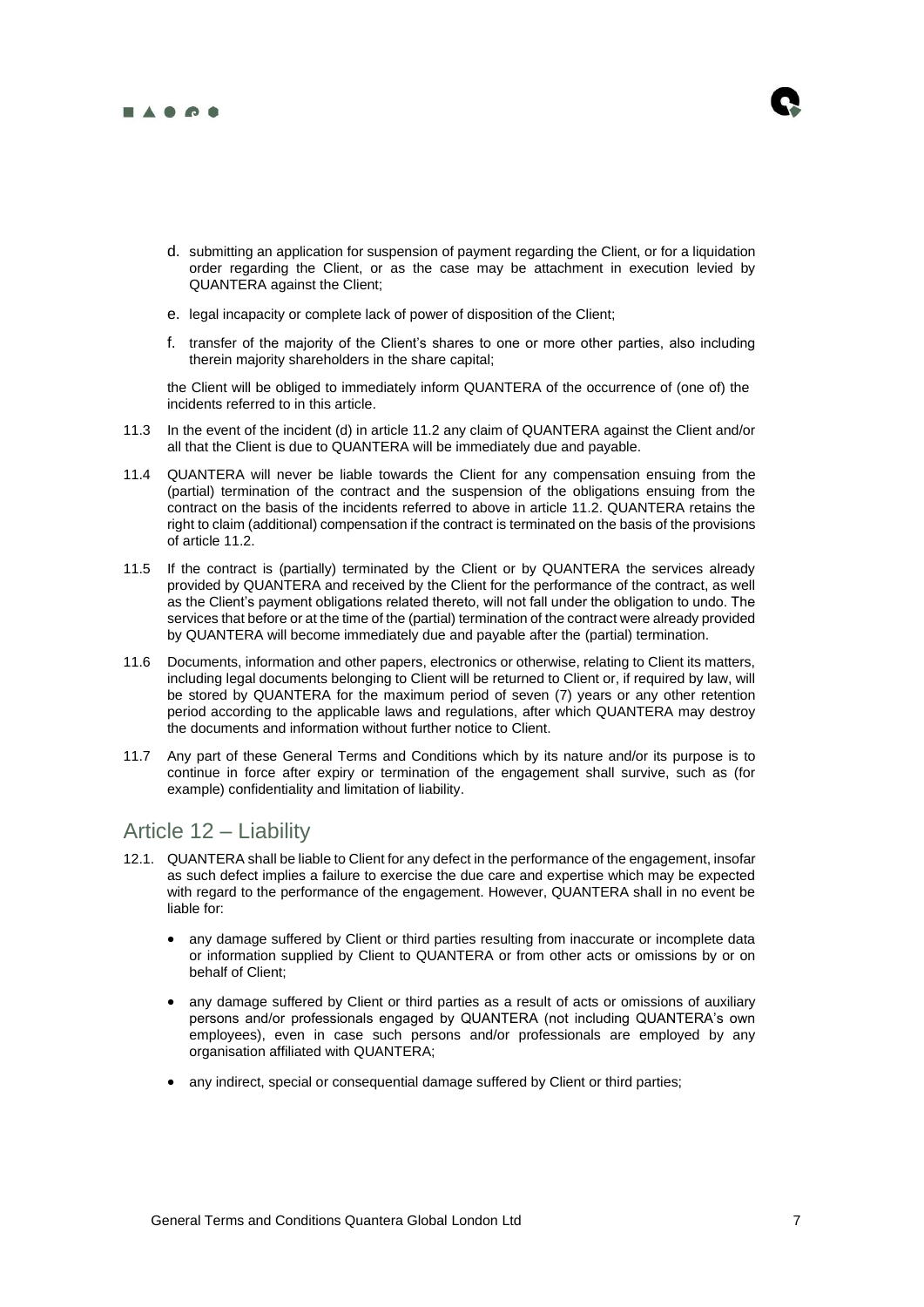

- any damage suffered by Client as a result of acting by Client based on advice given by QUANTERA on an earlier occasion without first confirming if the advice is still valid and in accordance with applicable law and Client's circumstances;
- any damage or losses arising from changes in the applicable law or the interpretation thereof after the date of discharge of the advice.
- 12.2. If QUANTERA is legally liable for any defects in the performance of the engagement or unlawful act, Client will be entitled to the compensation of loss up to no more than the total amount of the invoices (excluding VAT and out-of-pocket expenses) sent by QUANTERA to Client and paid by Client in the six-month period preceding to which the loss-causing occurrence is related or is connected, subject to a maximum of seventy-five thousand Pounds (£ 75.000).
- 12.3. The exclusions from liability set forth in the above article 12.2 shall not apply to the extent the damage is caused by gross negligence or wilful misconduct on the part of QUANTERA.
- 12.4. Any and all claims for damages shall be submitted to QUANTERA within a reasonable period but no later than three (3) months after Client has discovered or could reasonably have discovered such damage, failing which the right to claim compensation shall lapse.
- 12.5. Client shall hold harmless and indemnify QUANTERA and all other group companies within the QUANTERA Group against all claims from third parties, including but not limited to shareholders, directors, supervisory directors and employees of Client as well as affiliated legal entities and companies and others involved in the organisation of Client, arising from or in connection with the work performed by QUANTERA for Client, unless such claims are due to gross negligence or wilful misconduct on the part of QUANTERA. This indemnification also covers all costs involved in setting up a defence against such claims.

### Article 13 – Limitation period

13.1. Unless these General Terms and Conditions provide otherwise, any and all claims of Client against QUANTERA in connection with the performance of the engagement by QUANTERA, regardless of their nature, shall expire one year after the date Client has become aware or could reasonably have been aware of the existence of such claims and in any event no later than six years after the cause of the action arises.

### Article 14 – Choice of law, disputes

- 14.1. All contracts between Client and QUANTERA shall be exclusively governed by English law.
- 14.2. Disputes shall exclusively be submitted to the Courts of England and Wales in the place in which the registered office of QUANTERA is situated.
- 14.3. Notwithstanding the provisions in article 14.2, Client and QUANTERA may choose a different manner of dispute settlement.

### Article 15 – Other

- 15.1. Client shall provide proof of its identity to QUANTERA in accordance with the Money Laundering and Terrorist Financing (Amendment) Regulations 2019 in the United Kingdom. QUANTERA may require additional documents from time to time for compliance reasons and Client agrees to provide such documents on request.
- 15.2. QUANTERA may transfer claims of payment of invoices against Client to other group companies within the QUANTERA Group or to third parties.